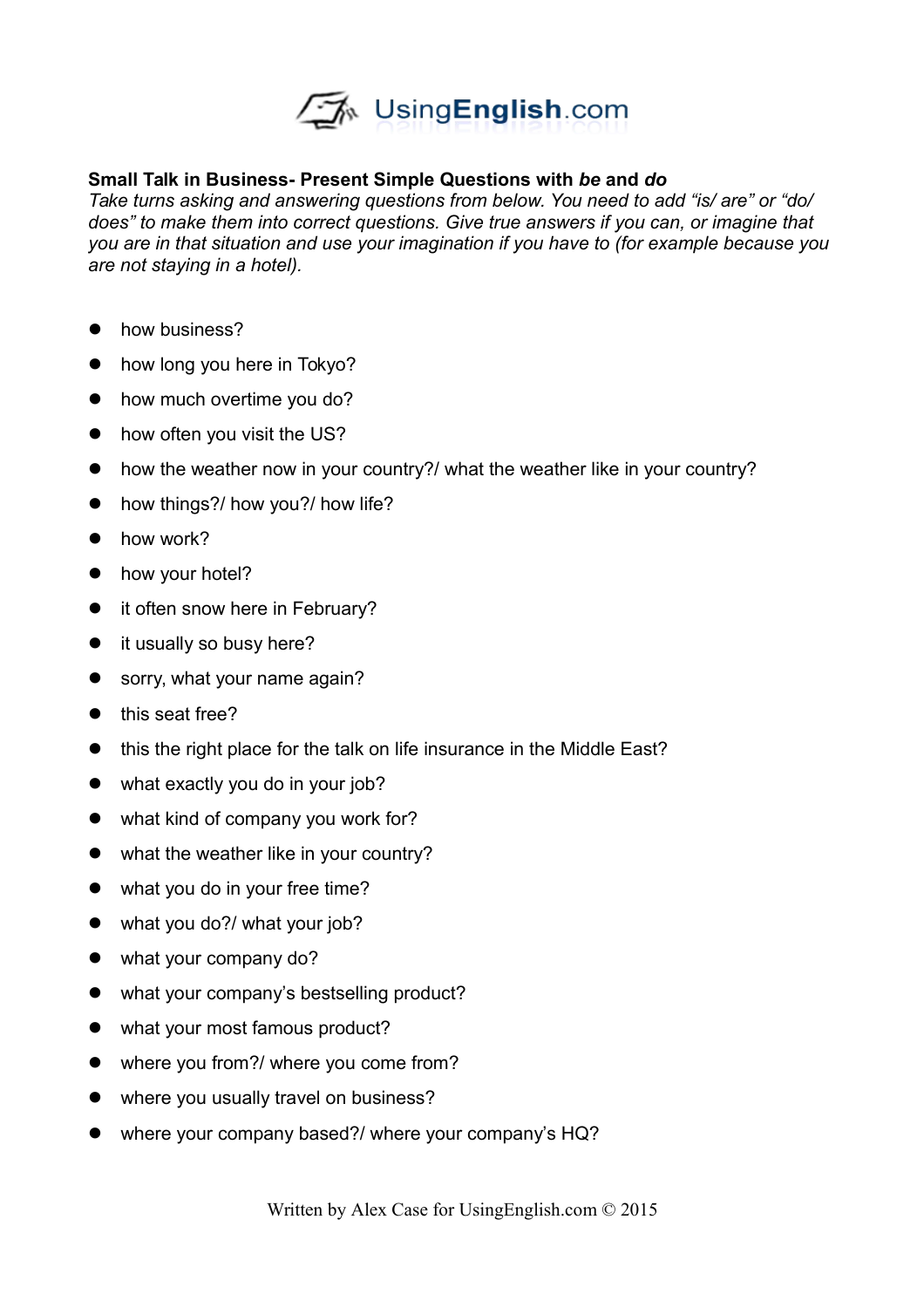

- who you work for?/ what your company's name?
- who your main competitors?
- why you here at this trade fair?
- you enjoy your job?
- you have a business card?
- you live near here?
- you often travel abroad on business?
- you still work with Leonardo?
- your company a large company?
- your hotel near here?
- your office far from here?

*Add the right verbs and capital letters in the right places above to make correct Present Simple questions. Ones which are on one line together below have the same meaning, but might not necessarily take the same verb. If there is no wh- question word, it is a yes/ no question.*

*What are the rules for adding "*do/ does*" and "*is/ are*" to make Present Simple questions? Which of the verbs go with these things?* adjective noun position (preposition etc) verb

*Ask and answers from above. Which are the best at making conversation?*

*Choose questions from above and take turns brainstorming possible answers to them. What are the possible answers to these questions? Brainstorm a few examples of each.* 

Is this seat free?

Sorry, what's your name again?

What do you do?